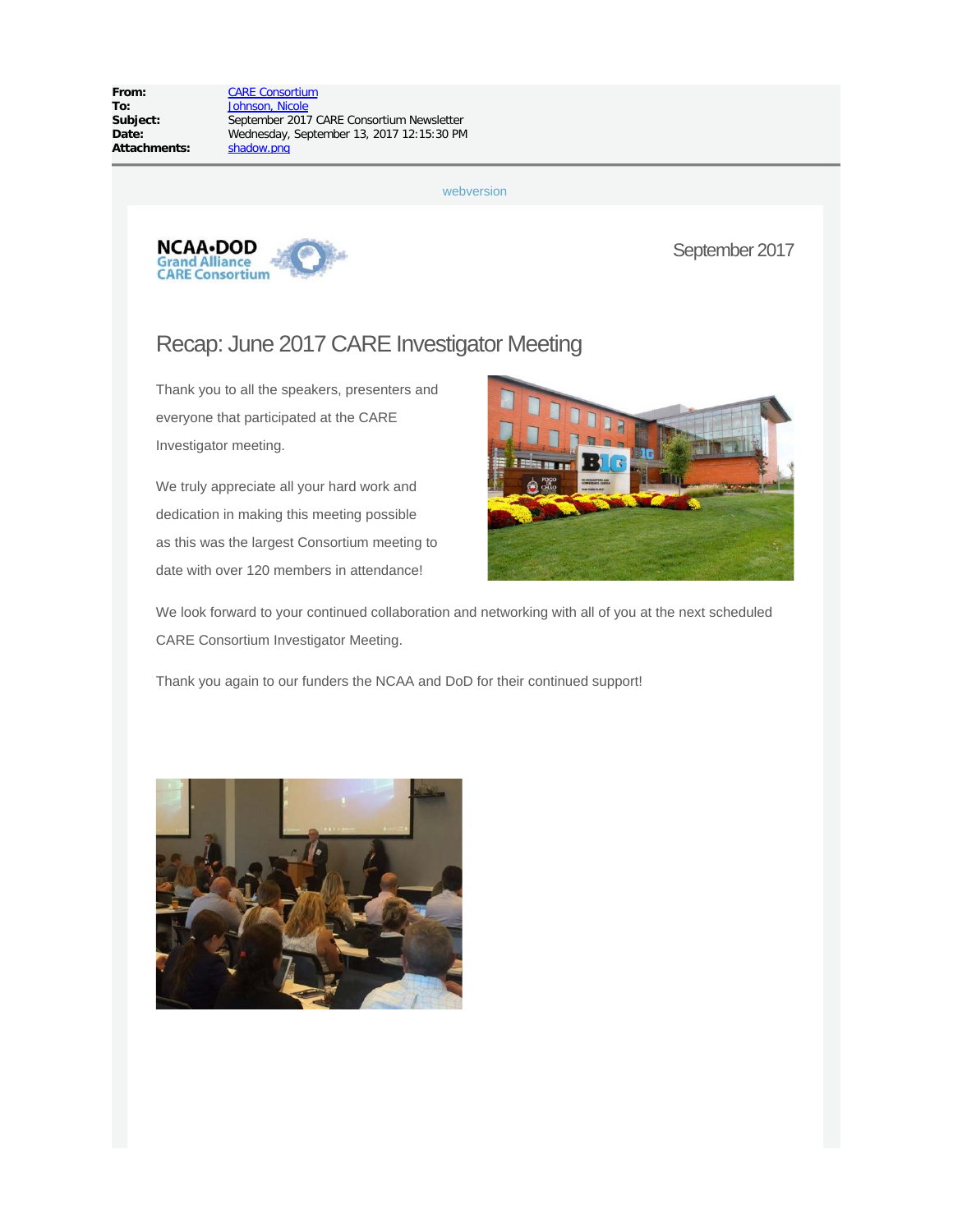





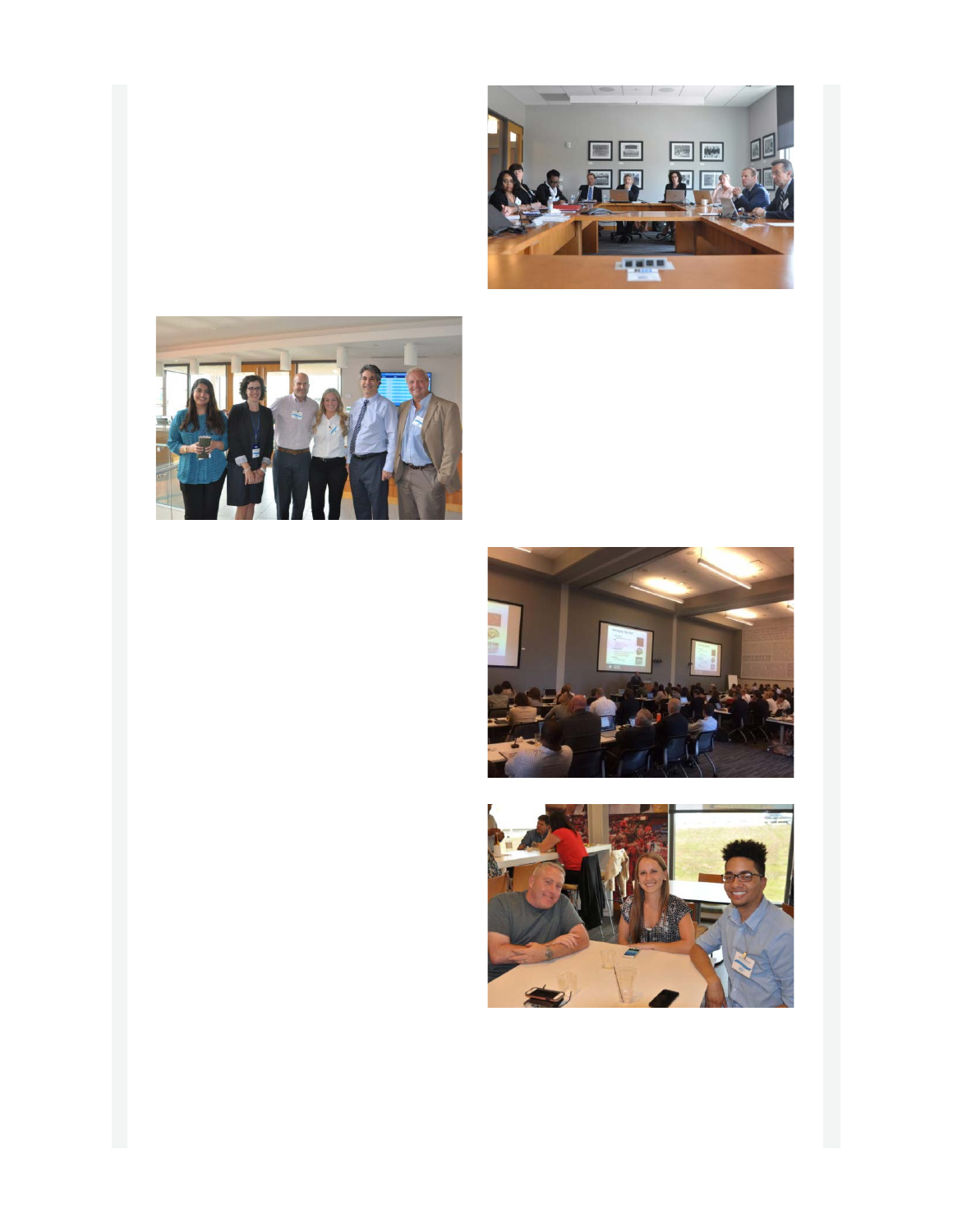







# Spotlight on CARE Performance Sites

University of Washington (UW)

UW has been in the NCAA-DoD CARE study since its inception in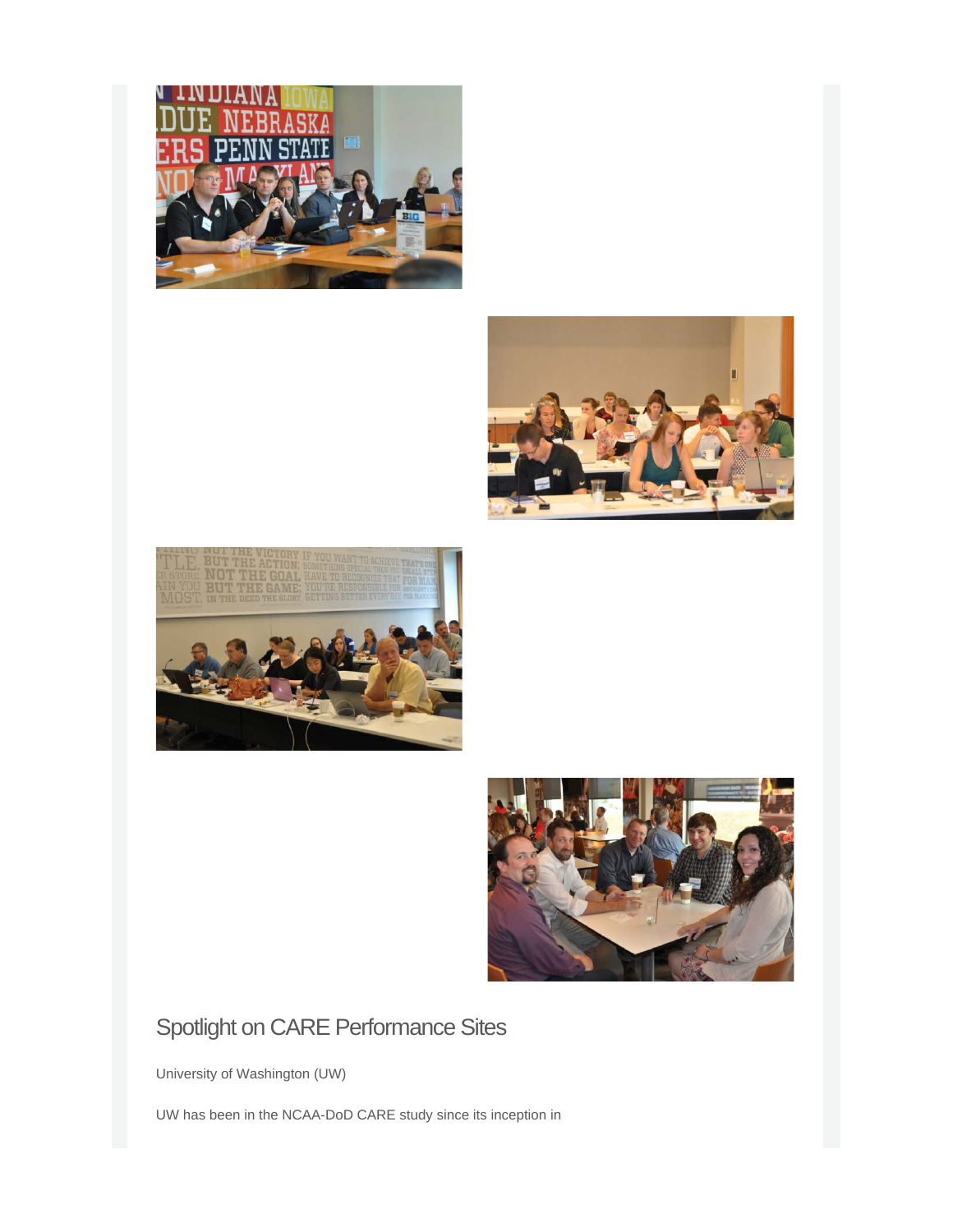

2014 and it's been a fun ride. We have over 400 NCAA varsity athletes in 15 sports and have been able to enroll more than 90% of them each year thanks to the hard work from our research coordinators, formerly Michelle Nemetz (now off to medical school —go Michelle!) and now Michaela Patton (thankfully staying on this year). We also rely on the hard work of all of our athletic trainers and team physicians, especially head athletic trainer Pat Jenkins, ATC, head football athletic trainer Rob Scheidegger, ATC and football team physician Kim Harmon, MD. PI Sara Chrisman, MD, MPH keeps the wheels turning in the background and touches base with our group of team physicians to keep them in the loop. We're ramping up the start of our football season in the midst of an unseasonable Seattle heatwave (in the 90s today) but excited to get back out there. Hoping we can keep studying our athletes for another two years. Go Huskies!



Sara Chrisman and Michaela Patton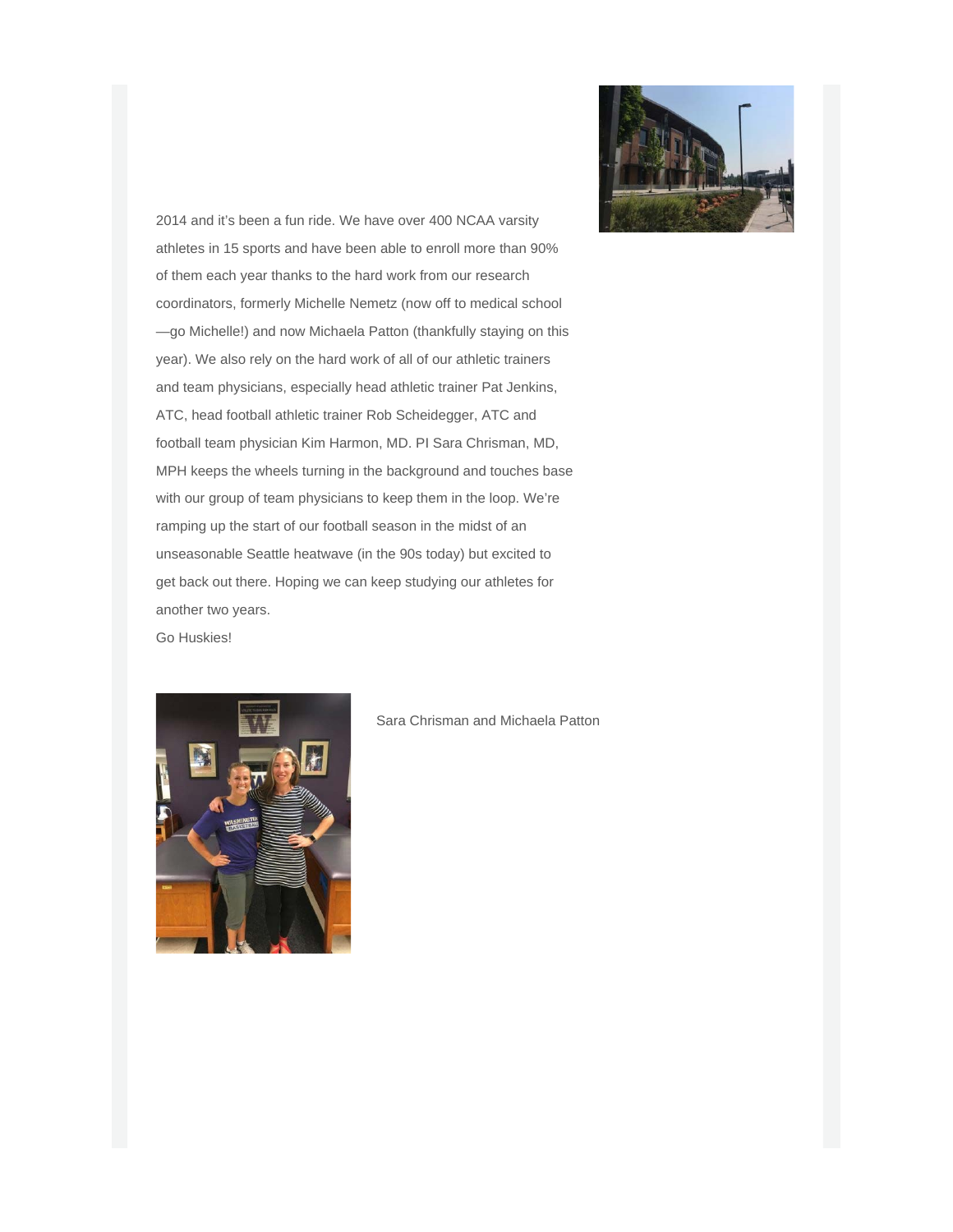

# CONCUSSION

#### CARE in Action

We are in need of new pictures for our CARE website and social media sites. Please share and submit ideas/post/tweets/pictures of CARE in action from your site with the CARE AOC careaoc@iupui.edu.

Thank You!

### CARE Connect

If you would like to collaborate with the CARE Consortium, please complete a Research Collaboration form. Collaboration Requests are reviewed monthly by the CARE Consortium Operating Committee.

[CARE Research Collaboration](http://careconsortium.net/mailster/1831/00000000000000000000000000000000/aHR0cHM6Ly9yZWRjYXAudWl0cy5pdS5lZHUvc3VydmV5cy8_cz1uZ1VRcHdpdUhH)

#### CARE Data Request

Please note: there are two separate forms available for use when requesting data and/or publication of data from the CARE Consortium Publication Committee. Data and Publication requests are reviewed monthly by the CARE Publication Committee.

For any questions, please contact the CARE AOC at careaoc@iupui.edu.

Thank You.

[CARE Data Request](http://careconsortium.net/mailster/1831/00000000000000000000000000000000/aHR0cHM6Ly9yZWRjYXAudWl0cy5pdS5lZHUvc3VydmV5cy8_cz1oOUNxNTQ3aU5h)

[CARE Publication Request](http://careconsortium.net/mailster/1831/00000000000000000000000000000000/aHR0cHM6Ly9yZWRjYXAudWl0cy5pdS5lZHUvc3VydmV5cy8_cz05RlkzV1g3RVlM)